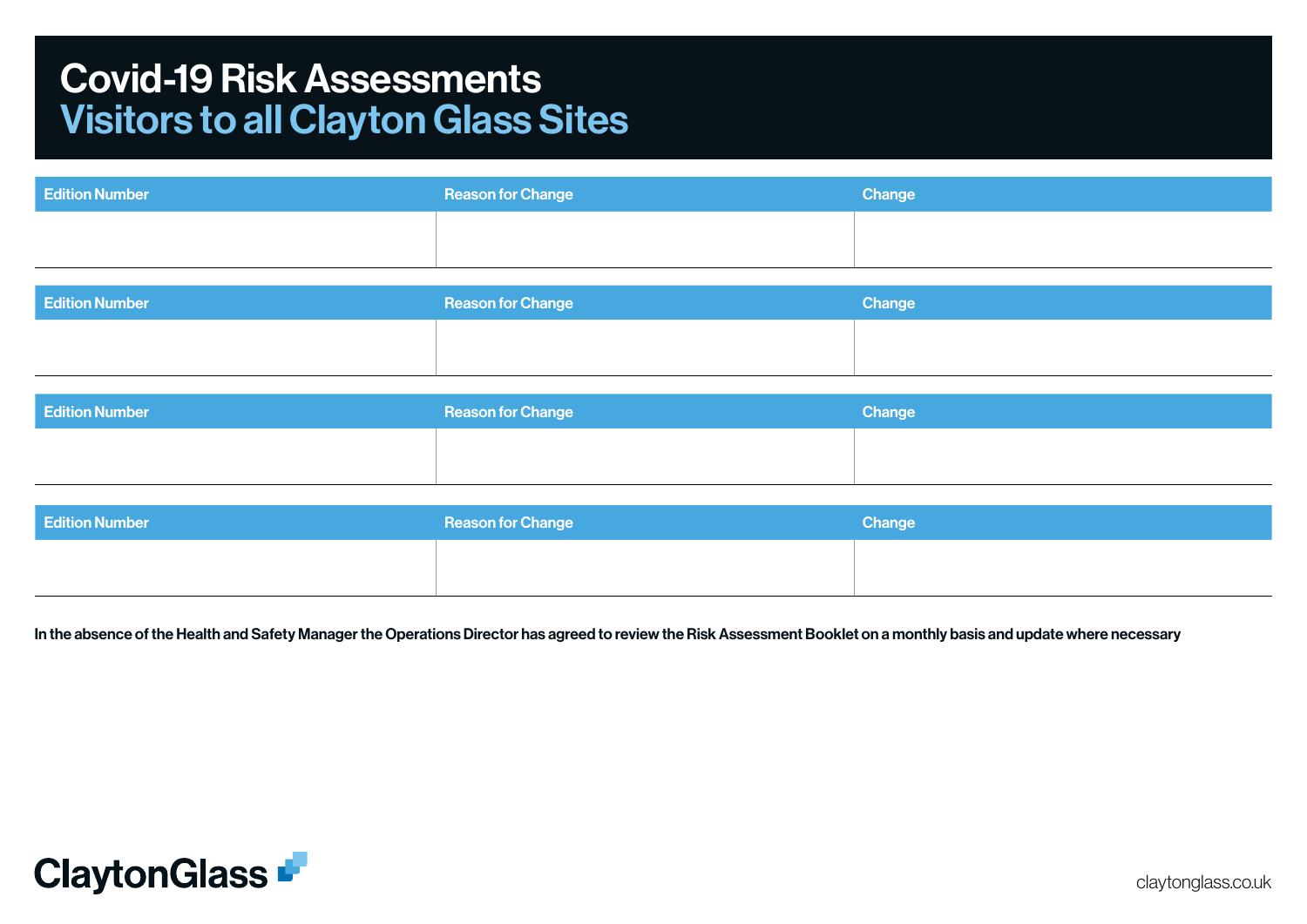| Company:     | <b>RA001</b>                                   | <b>SSOW Ref.:</b> |                                              | Date:        | <b>July 2020</b>               |
|--------------|------------------------------------------------|-------------------|----------------------------------------------|--------------|--------------------------------|
| Location:    | All Clayton Glass Ltd Sites   Persons at Risk: |                   | All Clayton Glass Ltd Employees and Visitors | Review Date: | <b>Monthly during Covid-19</b> |
| <b>Task:</b> | <b>Car Parking</b>                             |                   |                                              |              |                                |

|                                                                                                                                                                                                                            | Personal Protective Equipment (PPE) Assessment |      |                                          |                                                                                               |     |                                         |    |                                                                                                                                                                                                                                                                                                                                                                                                                                                                                                                                                    |           |                                                                                                                                                                        |                                        |                       |                                                       |                                       |    |                                                                                           |  |       |
|----------------------------------------------------------------------------------------------------------------------------------------------------------------------------------------------------------------------------|------------------------------------------------|------|------------------------------------------|-----------------------------------------------------------------------------------------------|-----|-----------------------------------------|----|----------------------------------------------------------------------------------------------------------------------------------------------------------------------------------------------------------------------------------------------------------------------------------------------------------------------------------------------------------------------------------------------------------------------------------------------------------------------------------------------------------------------------------------------------|-----------|------------------------------------------------------------------------------------------------------------------------------------------------------------------------|----------------------------------------|-----------------------|-------------------------------------------------------|---------------------------------------|----|-------------------------------------------------------------------------------------------|--|-------|
|                                                                                                                                                                                                                            |                                                |      |                                          |                                                                                               |     |                                         |    |                                                                                                                                                                                                                                                                                                                                                                                                                                                                                                                                                    |           | In many instances, you will be able to reduce risks further by asking staff/others to wear/use PPE. You should identify which items are required for the task here:    |                                        |                       |                                                       |                                       |    |                                                                                           |  |       |
|                                                                                                                                                                                                                            |                                                |      |                                          |                                                                                               |     |                                         |    |                                                                                                                                                                                                                                                                                                                                                                                                                                                                                                                                                    |           |                                                                                                                                                                        |                                        |                       |                                                       |                                       |    |                                                                                           |  |       |
| Type of PPE:                                                                                                                                                                                                               |                                                | Head |                                          | Steel midsole and<br>steel toe cap                                                            | Eye |                                         |    | Face                                                                                                                                                                                                                                                                                                                                                                                                                                                                                                                                               | Hand      | Respiratory (RPE)                                                                                                                                                      | Hi-Visibility Vest                     |                       | <b>Body Protection</b><br>Cut resistant<br>sweatshirt |                                       |    | <b>Body Protection</b><br>Leather Apron                                                   |  | Wrist |
|                                                                                                                                                                                                                            |                                                |      |                                          |                                                                                               |     |                                         |    | See Below                                                                                                                                                                                                                                                                                                                                                                                                                                                                                                                                          | See Below | See Below                                                                                                                                                              |                                        |                       |                                                       |                                       |    |                                                                                           |  |       |
|                                                                                                                                                                                                                            | Additional requirements (list here):           |      |                                          |                                                                                               |     |                                         |    | Specific Covid-19 PPE can be worn at the Employees discretion                                                                                                                                                                                                                                                                                                                                                                                                                                                                                      |           |                                                                                                                                                                        |                                        |                       |                                                       |                                       |    |                                                                                           |  |       |
|                                                                                                                                                                                                                            |                                                |      |                                          |                                                                                               |     |                                         |    |                                                                                                                                                                                                                                                                                                                                                                                                                                                                                                                                                    |           | Note. PPE must only be considered as, when other control measures such as guarding, local exhaust extraction, preventing noise at source, eliminating the need to work |                                        |                       |                                                       |                                       |    |                                                                                           |  |       |
|                                                                                                                                                                                                                            |                                                |      |                                          |                                                                                               |     |                                         |    |                                                                                                                                                                                                                                                                                                                                                                                                                                                                                                                                                    |           | at height etc. are not possible. PPE should always be considered as a last resort option. PPE should only be worn when there is reasonable justification for doing so. |                                        |                       |                                                       |                                       |    |                                                                                           |  |       |
| No                                                                                                                                                                                                                         | <b>Hazard Identified</b>                       |      | <b>Potential Risk to Whom</b><br>And how |                                                                                               |     | <b>Initial</b><br><b>Risk</b><br>Rating |    | <b>Control Measures</b>                                                                                                                                                                                                                                                                                                                                                                                                                                                                                                                            |           |                                                                                                                                                                        |                                        | <b>Responsibility</b> |                                                       | <b>Residual</b><br><b>Risk Rating</b> |    | <b>Actions</b>                                                                            |  |       |
|                                                                                                                                                                                                                            |                                                |      |                                          |                                                                                               | L.  | <b>S</b>                                | R  |                                                                                                                                                                                                                                                                                                                                                                                                                                                                                                                                                    |           |                                                                                                                                                                        |                                        |                       |                                                       | $\mathbf{s}$                          | R. |                                                                                           |  |       |
| <b>Visitors</b><br>Any visitor could pass on or<br>Car Parking<br>contract the virus if they have<br>(Visitors Car Park)<br>contact with an individual that is<br>Symptomatic or A Symptomatic<br>in the Car Park vicinity |                                                |      | 3                                        | $\overline{4}$                                                                                | 12  |                                         |    | Zoom/Teams Meeting should be utilised rather than site visits Visitors<br>should avoid car sharing Visitors should park their vehicles in an empty<br>parking space away from any other vehicles if possible Should the<br>visitor wish to wear a face covering it should be applied before leaving<br>their vehicles Hands should be sanitised if not wearing nitrile gloves A                                                                                                                                                                    |           | Health and                                                                                                                                                             | Host to the Visitors<br>Safety Manager | $\mathbf{2}^{\prime}$ | $\overline{4}$                                        | 8                                     |    | Host to ensure all Government<br>Covid-19 guidelines for the<br>workplace are adhered too |  |       |
| $\overline{2}$                                                                                                                                                                                                             | Walking to<br>the entrance                     |      | <b>Visitors</b><br>Distancing rules      | Any visitors could contract or<br>pass on the virus should they<br>not comply with the Social | 3   | $\overline{4}$                          | 12 | temperature check can be used on arrival and departure if required<br>Zoom/Teams Meeting should be utilized rather than site visits All visitors<br>to comply with the 2m (1m+) Social Distancing rules as they walk to their<br>relevant point of entry, walkways should be used from the car park to site<br>Host to the Visitors<br>$\mathbf{2}^{\prime}$<br>$\overline{4}$<br>All visitors to avoid contact with railings or door handles with bare skin<br>where necessary All visitors to avoid walking side by side with<br>other employees |           |                                                                                                                                                                        |                                        | 8                     | As above                                              |                                       |    |                                                                                           |  |       |

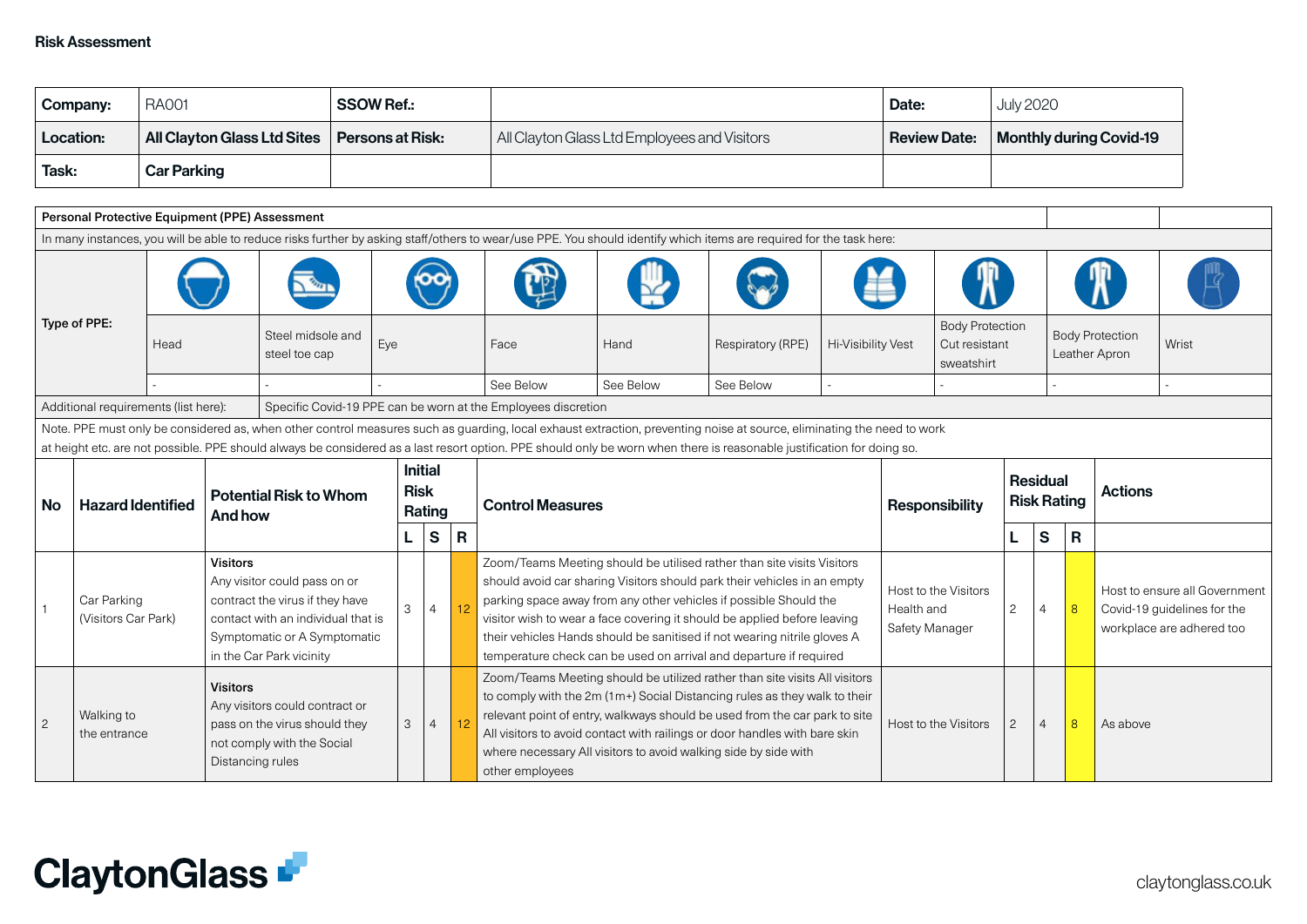| No.            | <b>Potential Risk to Whom</b><br><b>Hazard Identified</b><br><b>And how</b> |                                                                                                                                                                                                                                    | <b>Initial</b><br><b>Risk</b><br>Rating |                                   |    | <b>Control Measures</b>                                                                                                                                                                                                                                                                                                                                                                                                                                                                                                                                                                                                                                                                                              | <b>Responsibility</b>                         |                       | <b>Residual</b><br><b>Risk Rating</b> |                | <b>Actions</b>                                                                                                 |
|----------------|-----------------------------------------------------------------------------|------------------------------------------------------------------------------------------------------------------------------------------------------------------------------------------------------------------------------------|-----------------------------------------|-----------------------------------|----|----------------------------------------------------------------------------------------------------------------------------------------------------------------------------------------------------------------------------------------------------------------------------------------------------------------------------------------------------------------------------------------------------------------------------------------------------------------------------------------------------------------------------------------------------------------------------------------------------------------------------------------------------------------------------------------------------------------------|-----------------------------------------------|-----------------------|---------------------------------------|----------------|----------------------------------------------------------------------------------------------------------------|
|                |                                                                             |                                                                                                                                                                                                                                    |                                         | $\mathbf{s}$<br>$\mathsf{R}$<br>L |    |                                                                                                                                                                                                                                                                                                                                                                                                                                                                                                                                                                                                                                                                                                                      |                                               | L.                    | $\mathbf s$                           | $\mathsf{R}$   |                                                                                                                |
| 3              | Meeting Rooms/<br><b>Board Room Offices</b>                                 | <b>Visitors</b><br>Host to the visitor<br>Any visitors could contract or<br>pass on the virus should they<br>not comply with the Social<br>Distancing rules                                                                        | 3                                       | $\overline{4}$                    | 12 | Zoom/Teams Meeting should be utilized rather than site visits Hand<br>Sanitizer should be available in all meeting rooms/board room or offices<br>for the visitors and staff to use as necessary Social Distancing should<br>be applied in the rooms and during all meetings All surfaces should be<br>cleaned down before and after any visitor visit/meeting                                                                                                                                                                                                                                                                                                                                                       | Host to the Visitors                          | $\mathbf{2}$          | 4                                     | 8              | Host to ensure hand sanitizer<br>is available and all surfaces<br>are cleaned before and after<br>the meetings |
| $\overline{4}$ | <b>Toilets</b>                                                              | <b>Visitors</b><br><b>Office Staff</b><br>Visitors could pass on or contract<br>the virus if they have contact with<br>an individual that is Symptomatic<br>or A Symptomatic in the Toilets                                        | 3                                       | $\overline{4}$                    | 12 | All Visitors should ensure the toilets are free prior to gaining entry<br>Social Distancing must be applied within the toilets Personal hygiene<br>guidelines should be adhered to Hand washing using hot water and<br>soap before and after using the toilets should apply. Avoid where<br>possible touching surfaces Report any issues to your host ASAP.<br>Surfaces required to be touched must be cleaned before and after use                                                                                                                                                                                                                                                                                  | Host to the Visitors                          | $\mathbf{2}^{\prime}$ | $\overline{4}$                        | 8              |                                                                                                                |
| 5              | Canteen                                                                     | <b>Visitors</b><br><b>Clayton Glass Employees</b><br>Visitors could pass on or contract<br>the virus if they have contact with<br>an individual that is Symptomatic<br>or A Symptomatic in the Canteen                             | 3                                       | $\overline{4}$                    | 12 | Wash hands before using the canteen Only handle what you have<br>brought in with you Choose a table within the Social Distancing rules<br>Wipe the table and chair as required before sitting down Avoid touching<br>or rubbing your mouth, nose or face Wash hands after the canteen break<br>is over                                                                                                                                                                                                                                                                                                                                                                                                               | Host to the Visitors                          | $\overline{c}$        | $\overline{4}$                        | 8              |                                                                                                                |
| 6              | Smoking or Vaping                                                           | <b>Visitors</b><br>Visitors could pass on or contract<br>the virus if they have contact with<br>an individual that is Symptomatic<br>or A Symptomatic in the Smoking<br>or Vaping Areas                                            | 3                                       | $\overline{4}$                    | 12 | Abide by Clayton Glass Ltd Smoking/Vaping Policy Social distancing<br>guidelines must be followed at the Smoking/Vaping Areas. Visitors must<br>avoid sharing smoking materials Visitors must discard all used smoking<br>materials into the bin and not on the floor.                                                                                                                                                                                                                                                                                                                                                                                                                                               | Visitors<br>Host to the Visitors              | $\mathbf{2}$          | $\overline{4}$                        | 8              |                                                                                                                |
| $\overline{7}$ | Drinks Vending<br>Machines                                                  | <b>Visitors</b><br>Anyone in the vicinity<br>Visitors or Staff could pass on<br>or contract the virus if they have<br>contact with an individual that is<br>Symptomatic or A Symptomatic<br>while using drinks vending<br>machines | 3                                       | $\overline{4}$                    | 12 | Visitors should avoid using drinks vending machines where possible<br>Visitors should maintain social distancing while using the drinks vending<br>machines Visitors should wash their hands before and after using the<br>drinks vending machines Visitors should use hand sanitizer before and<br>after using the drinks vending machines Visitors should avoid coughing<br>or sneezing when standing Infront of the drinks vending machines<br>Visitors should where possible and within the manufacturer's guidelines<br>wipe the touch screen before and after using the drinks vending<br>machines Visitors where possible should ensure they use the correct<br>change when using the drinks vending machines | Visitors<br>Host to the Visitors<br>Employees | $\mathbf{2}$          | 4                                     | $\overline{8}$ |                                                                                                                |

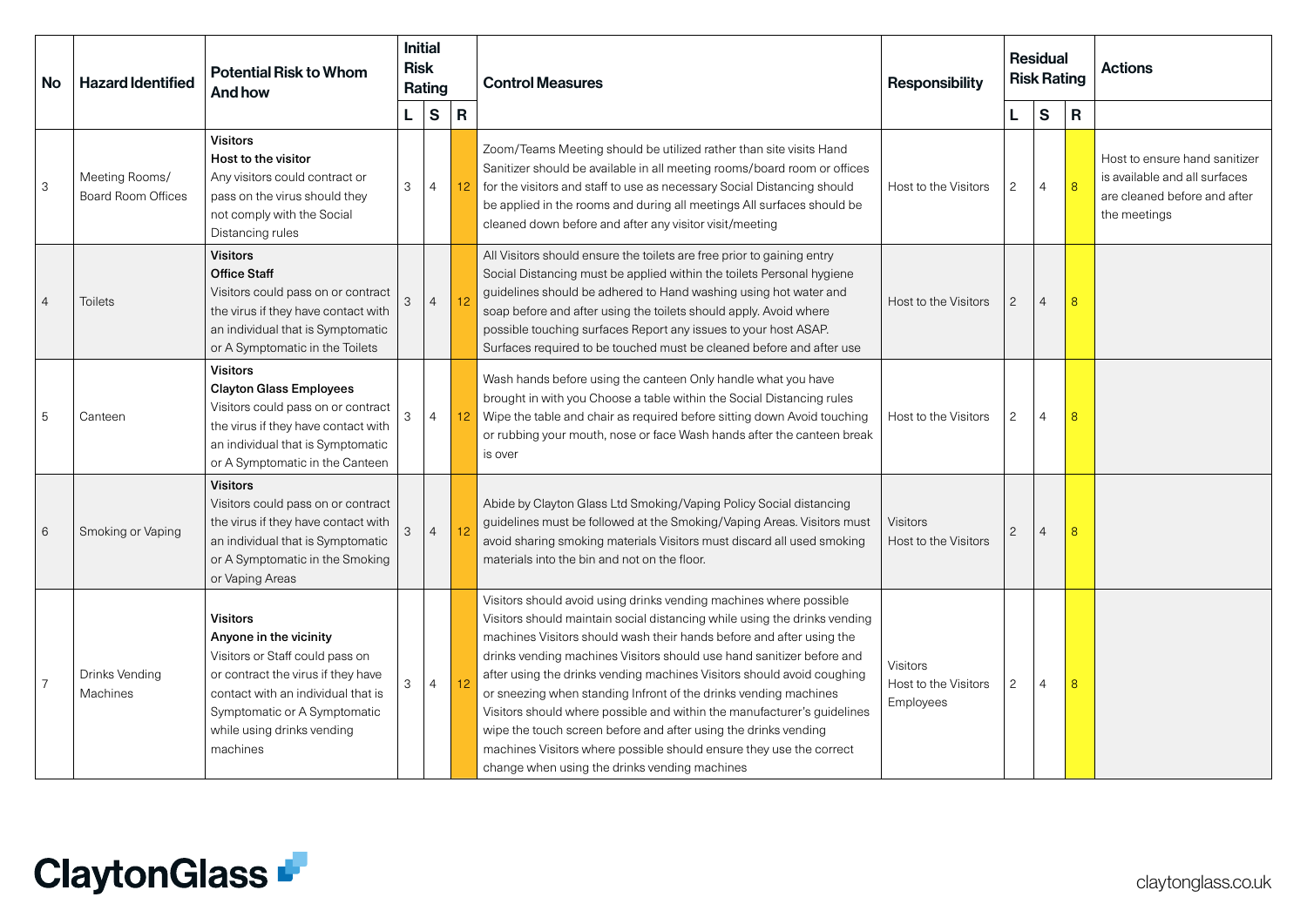| <b>No</b>      | <b>Hazard Identified</b>   | <b>Potential Risk to Whom</b><br>And how                                                                                                                                                                                           | <b>Risk</b> | <b>Initial</b><br>Rating |                | <b>Control Measures</b><br><b>Responsibility</b>                                                                                                                                                                                                                                                                                                                                                                                                                                                                                                                                                                                                                                                                                                                                                                                                                 |                                                      |                       | <b>Residual</b><br><b>Risk Rating</b> |   | <b>Actions</b> |
|----------------|----------------------------|------------------------------------------------------------------------------------------------------------------------------------------------------------------------------------------------------------------------------------|-------------|--------------------------|----------------|------------------------------------------------------------------------------------------------------------------------------------------------------------------------------------------------------------------------------------------------------------------------------------------------------------------------------------------------------------------------------------------------------------------------------------------------------------------------------------------------------------------------------------------------------------------------------------------------------------------------------------------------------------------------------------------------------------------------------------------------------------------------------------------------------------------------------------------------------------------|------------------------------------------------------|-----------------------|---------------------------------------|---|----------------|
|                |                            |                                                                                                                                                                                                                                    |             | $\vert$ S                | $\overline{R}$ |                                                                                                                                                                                                                                                                                                                                                                                                                                                                                                                                                                                                                                                                                                                                                                                                                                                                  |                                                      | L.                    | $\mathbf{s}$                          | R |                |
|                | Snacks Vending<br>Machines | <b>Visitors</b><br>Anyone in the vicinity<br>Visitors or Staff could pass on<br>or contract the virus if they have<br>contact with an individual that is<br>Symptomatic or A Symptomatic<br>while using drinks vending<br>machines | 3           | $\overline{4}$           |                | Visitors should avoid using drinks vending machines where possible<br>Visitors should maintain social distancing while using the drinks vending<br>machines Visitors should wash their hands before and after using the<br>drinks vending machines Visitors should use hand sanitizer before and<br>after using the drinks vending machines Visitors should avoid coughing<br>or sneezing when standing Infront of the drinks vending machines<br>Visitors should where possible and within the manufacturer's guidelines<br>wipe the touch screen before and after using the drinks vending<br>machines Visitors where possible should ensure they use the correct<br>change when using the drinks vending machines                                                                                                                                             | Visitors<br>Host to the Visitors<br>Employees        | $\mathbf{2}^{\prime}$ | $\overline{4}$                        | 8 |                |
| $\overline{4}$ | Staff Canteen Room         | <b>Visitors</b><br>Anyone in the vicinity<br>Visitors or Staff could pass on<br>or contract the virus if they have<br>contact with an individual that is<br>Symptomatic or A Symptomatic<br>while using drinks vending<br>machines | 3           | $\overline{4}$           |                | Visitors should adhere to the UK Government guidelines on social<br>distancing Visitors should adhere to the site guidelines of 1 member at<br>a time to use the Staff canteen room If visitors use the remote control for<br>the TV it should be wiped down before and after use All visitors using<br>the canteen room should clear their own rubbish up and discard of it<br>in the waste bin provided Visitors should wash their hands before and<br>after having their break as per UK Government guidelines Any surfaces<br>touched by a visitor should be wiped down before and after use Visitors<br>should adhere to UK Governments guidelines on personal hygiene in the<br>workplace A maximum of 3 staff/visitors should use the Staff Canteen<br>Room at the same time providing they adhere to the UK Governments<br>guidance on social distancing | <b>Visitors</b><br>Host to the Visitors<br>Employees | $\mathbf{2}$          | $\overline{4}$                        | 8 |                |